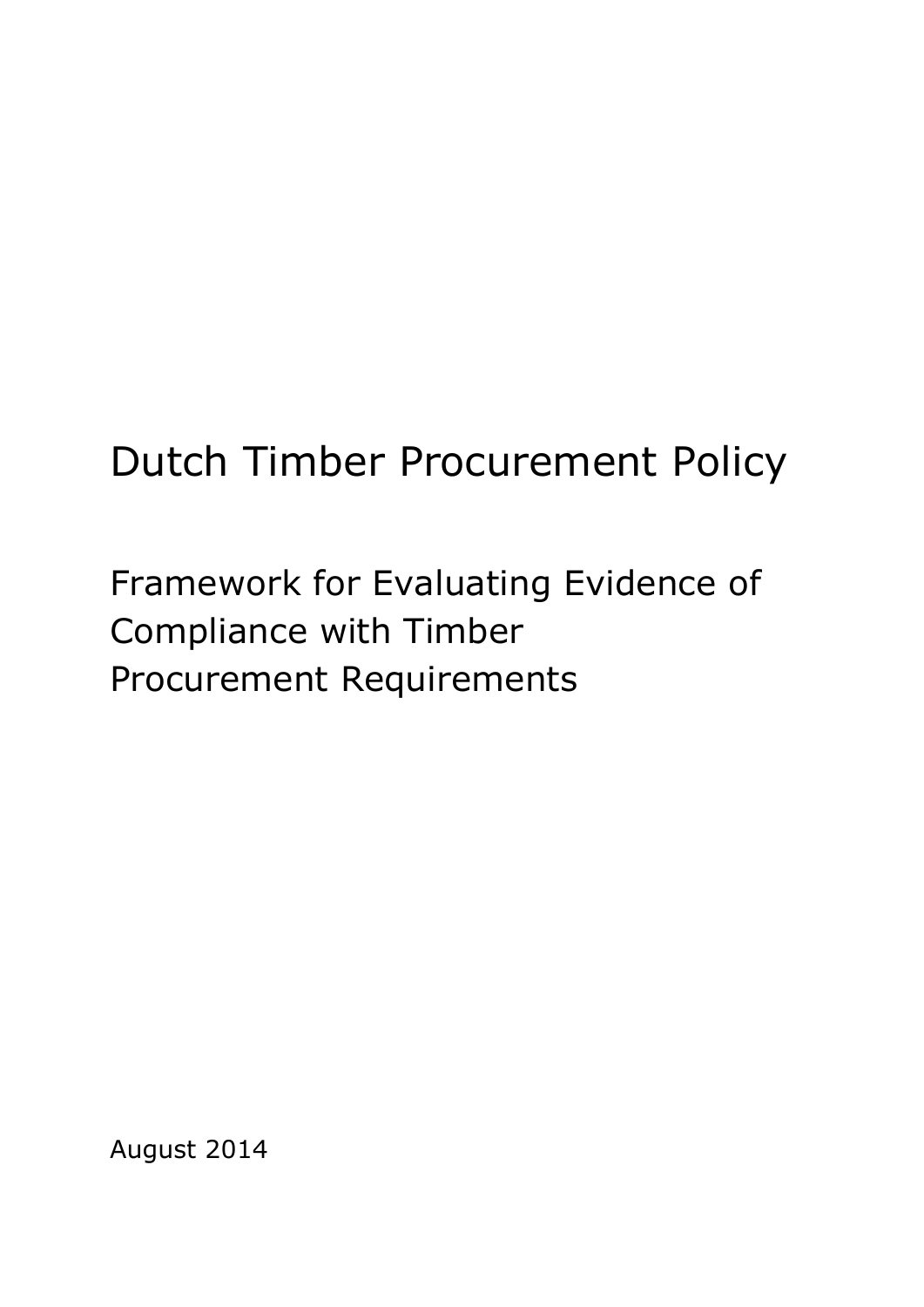# **Content**

| 2. |  |
|----|--|
|    |  |
|    |  |
|    |  |
|    |  |
|    |  |
| 4. |  |
|    |  |
|    |  |

# **Separately provided:**

#### **Annex I - Category A evidence User Manual**

Appendix I - Abbreviations

Appendix II - Definitions

- Appendix III The Dutch Procurement Criteria
- Appendix IV Procedure on Endorsement of certification systems by a Metasystem (PEM)
- Appendix V Application form
- Appendix VI Contact details

#### **Annex II - Category B evidence User Manual**

- Checklist 1 supply chain information
- Checklist 2 sustainable forest management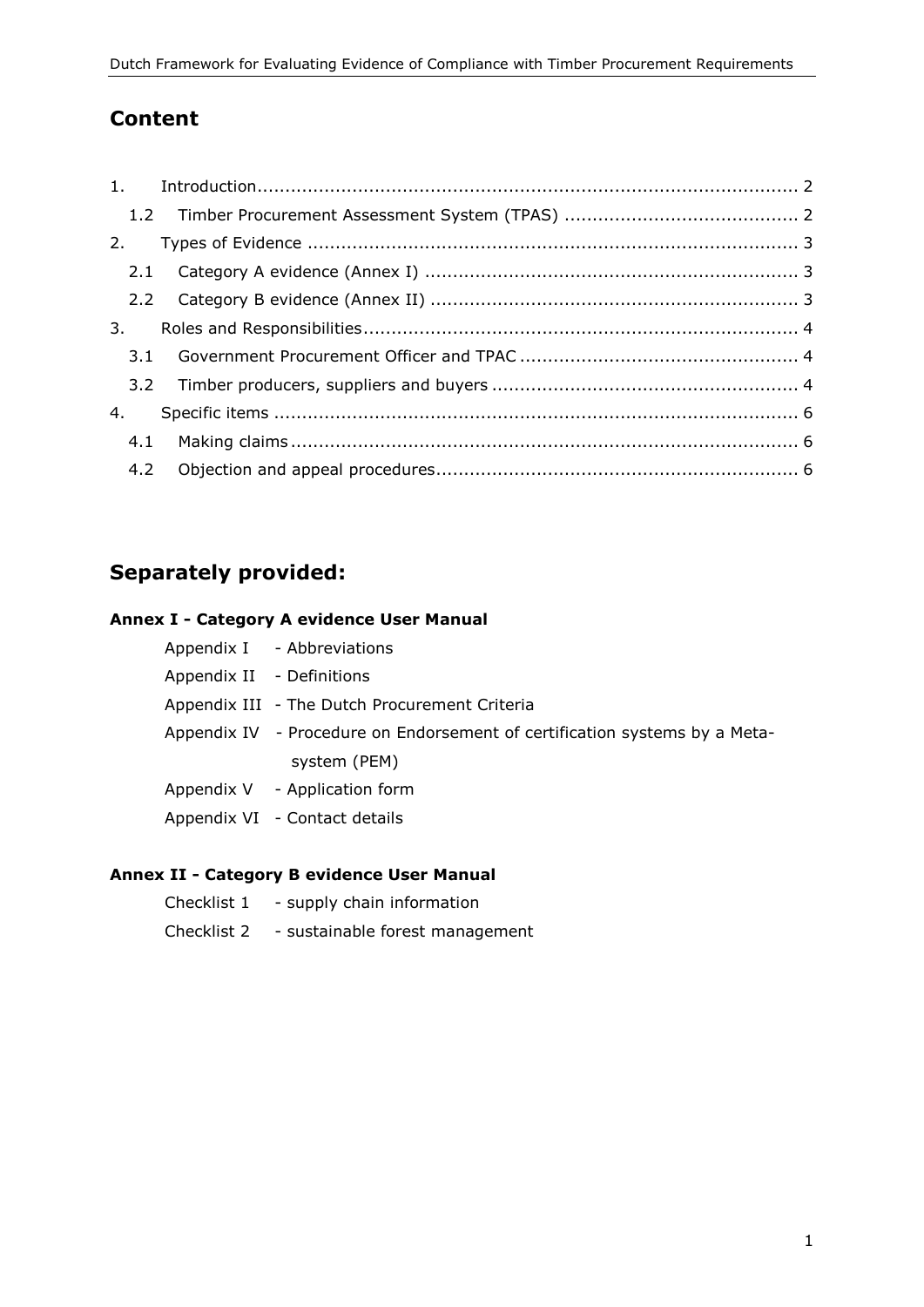# <span id="page-2-0"></span>**1. Introduction**

#### <span id="page-2-1"></span>**1.2 Timber Procurement Assessment System (TPAS)**

The Dutch government has set up a *Timber Procurement Assessment System*. The primary objective of TPAS is to provide assurance to governmental parties, both national and local, that procured timber comes from sustainable sources or, in case evidence can be provided that sustainable timber is not available, at least from legal sources. In addition, TPAS may also provide this assurance to other timber buying parties like companies and consumers.

To meet the objective, TPAS comprises two main items:

- 1) a set of clear and transparent *Timber Procurement Criteria* for the Chain of Custody (CoC) and for Sustainable Forest Management (SFM), which include legality requirements;
- 2) a framework of further requirements and decision rules to verify whether the timber comes from sustainably managed sources or, in case the specified timber is not available from sustainably managed sources, at least legal sources.

The Minister has installed the *Timber Procurement Assessment Committee* (TPAC) to assist the Government Procurement Officer in assessing compliance with the Dutch timber procurement requirements. To that end TPAC has two tasks:

- to assess whether certification systems for timber meet the Dutch Procurement Criteria, and further requirements regarding the reliability of these certification systems (see below under Category A evidence);
- to assist, on request, the Government Procurement Officer in assessing Category B evidence for sustainably produced timber and for legal timber. However, the user manual for the assessment of Category B is not part of the Timber Procurement Assessment Procedure. The Government Procurement Officer is responsible for the assessment of Category B.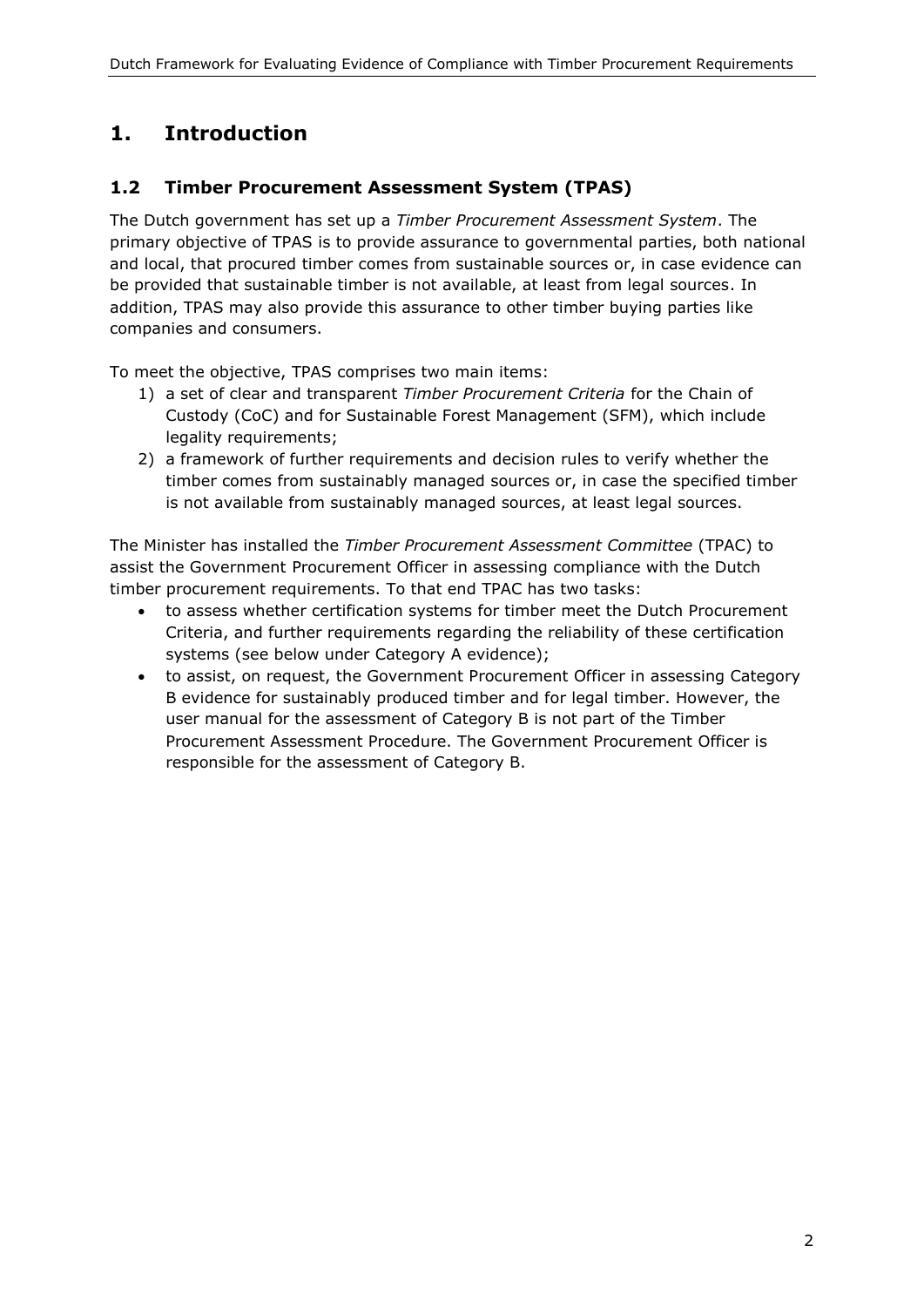## <span id="page-3-0"></span>**2. Types of Evidence**

#### <span id="page-3-1"></span>**2.1 Category A evidence** (Annex I)

Category A evidence consist of a certificate of the timber and wood products issued by any of the certification schemes that meet the Dutch timber procurement requirements for Category A.

The criterion for a certificate to qualify as Category A evidence for sustainably produced timber is a positive assessment of the relevant CoC and SFM certification schemes by TPAC. It should be noted that it remains the competence of the Minister to decide otherwise on the acceptance of certificates of a specific certification system. Category A requirements and assessment procedures are described in the TPAC User Manual as established by the *Stichting Milieukeur* (SMK) (see Annex I: Category A evidence) [\(www.tpac.smk.nl\)](http://www.tpac.smk.nl/). A list of Category A certification systems is being established and maintained by TPAC on the basis of its assessment and acceptance of certification systems.

#### <span id="page-3-2"></span>**2.2 Category B evidence** (Annex II)

Category B evidence is any credible documentary evidence, other than a Category A certificate, that provides assurance that the timber and wood based products meet the Dutch procurement criteria for sustainably produced timber and wood based products. Requirements for Category B evidence are equivalent to the requirements for Category A evidence.

Category B evidence can vary greatly and needs to be judged on a case by case basis. To assist suppliers and the Government Procurement Officer, a User Manual for providing and evaluating Category B evidence has been developed (see Annex II: Category B evidence).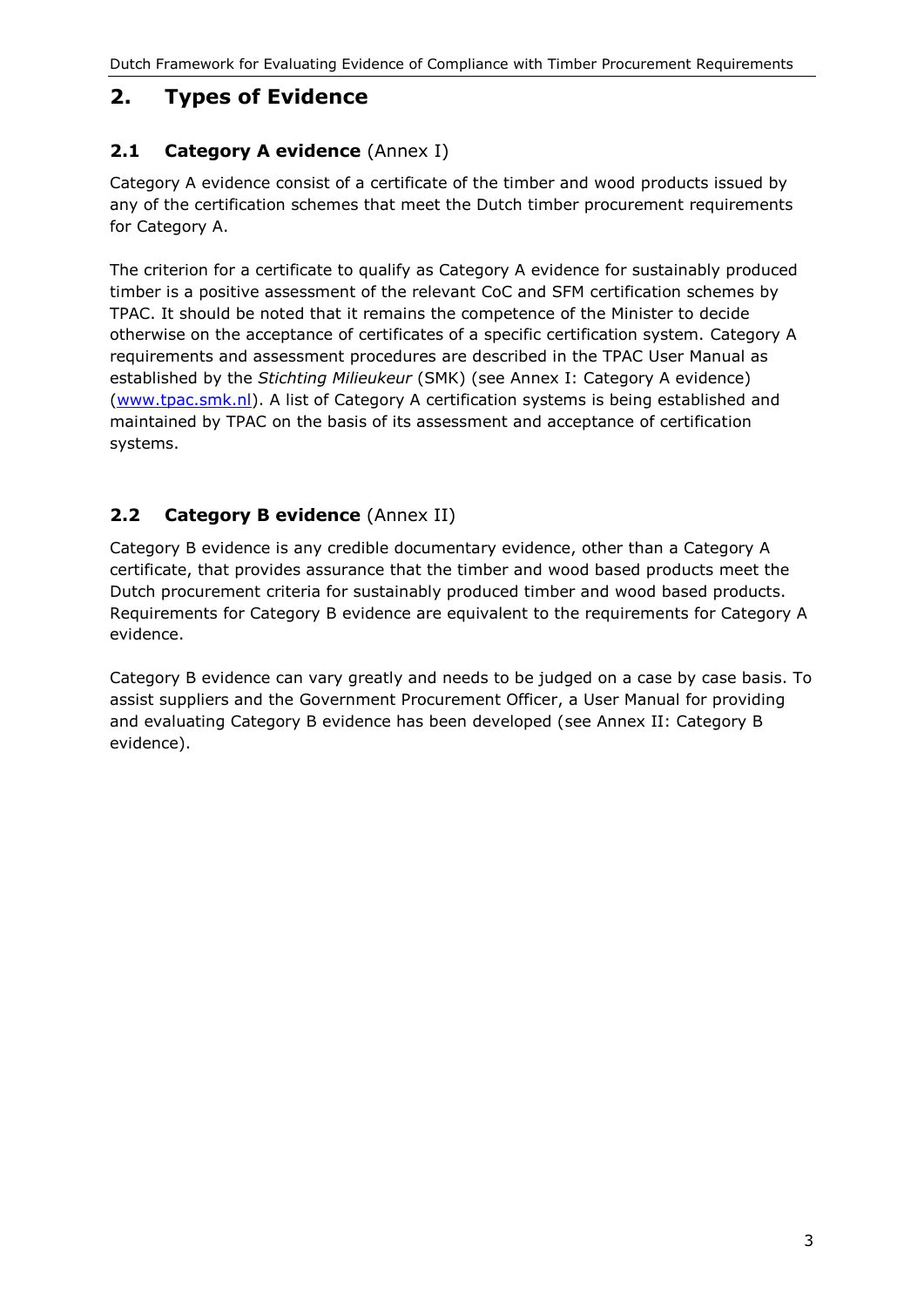## <span id="page-4-0"></span>**3. Roles and Responsibilities**

#### <span id="page-4-1"></span>**3.1 Government Procurement Officer and TPAC**

Dutch Government Procurement Officer will make the final decision when it comes to deciding whether the evidence submitted is adequate. He/she should verify that the timber and wood products have been delivered with a Category A certificate or that they are complemented with Category B evidence.

The types of Category A certificates for sustainably produced timber are shown on the TPAC website.

In case of Category B evidence, the procurement officer has to assure himself that the evidence submitted by the contractor is adequate to comply with the Dutch procurement requirements. This may be a challenging task requiring experience in evaluating the information provided. Specifically in case of a more complicated chain of custody or a timber source without a certificate for sustainable forest management it is strongly recommended to seek advice from the *TPAC secretariat*. This will also contribute to the necessary consistency in what is accepted as Category B evidence. As with Category A evidence, specific decision rules will be followed on how to deal with the scores on the criteria for acceptance of Category B evidence. Also the same decision rules will be used, where appropriate, as for Category A evidence (see Annex 1). Starting point for the decision making will be that only written evidence will be used, without stakeholder participation. While TPAC may well provide advice, the procurement officer will remain responsible for the acceptance of the Category B timber.

Following a request for advice by the procurement officer the TPAC secretariat will study the evidence and decide whether it will directly provide advise or will ask the Committee to assess the information and to advice the procurement officer. In order to assist the procurement officer general criteria are provided in a table in Annex II for assessing the completeness and quality of the information which is submitted as Category B evidence. The same table will be used by TPAC in case the procurement officer seeks assistance from TPAC.

#### **Third party verification**

A specific point concerns the possibility of third party verification. Where the procurement officer is not satisfied with the evidence presented, he can request third party verification. In this case, it must be undertaken by a body whose organisation, systems and procedures conform to ISO Guide 65 or equivalent, and which is accredited to audit against timber production standards by a national or international body whose organisation, systems and procedures conform to ISO 17011 or equivalent.

### <span id="page-4-2"></span>**3.2 Timber producers, suppliers and buyers**

Forest managers and owners must be aware of the existence of a Category A certificate, including a sound chain of custody, which forms a guarantee for acceptance by the Dutch Government. A certified forest eliminates the burden of providing evidence of compliance with the forest management procurement criteria for each separate timber sale. Without certification, evidence about forest management must be provided which substitutes certification (that is, Category B evidence). If the buyers wish to deliver timber to the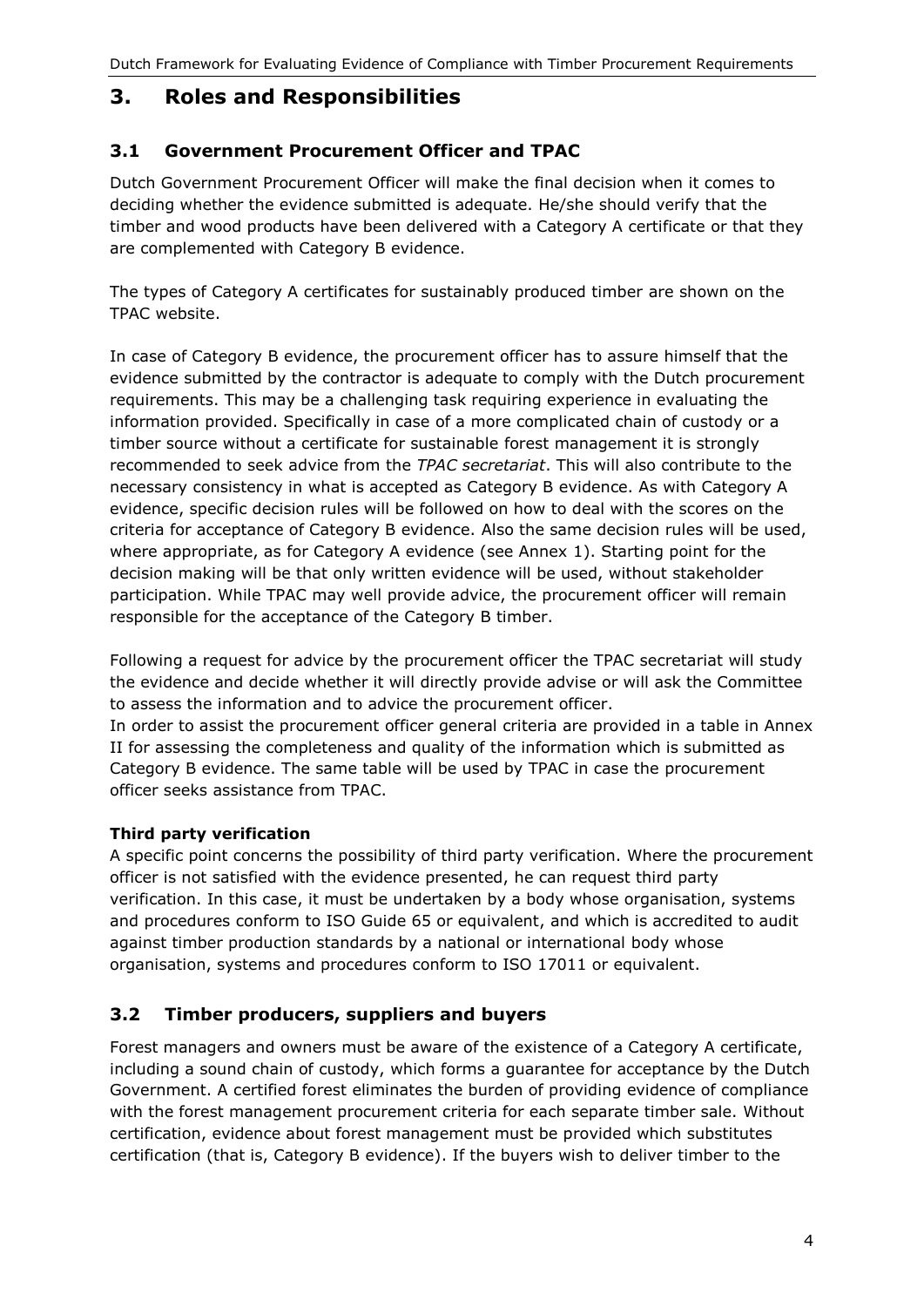government, the manager of an uncertified forest must know what type of information he then must prepare and how it will be assessed.

A supplier further away from the forest source will have to decide whether the evidence he has about the management of the forest source is adequate under the Dutch Government's requirements.

Forest managers, suppliers and buyers in the chain of custody are supported by two checklists in order to provide the required information.

- Checklist  $1$  supply chain information
- Checklist 2 sustainable forest management